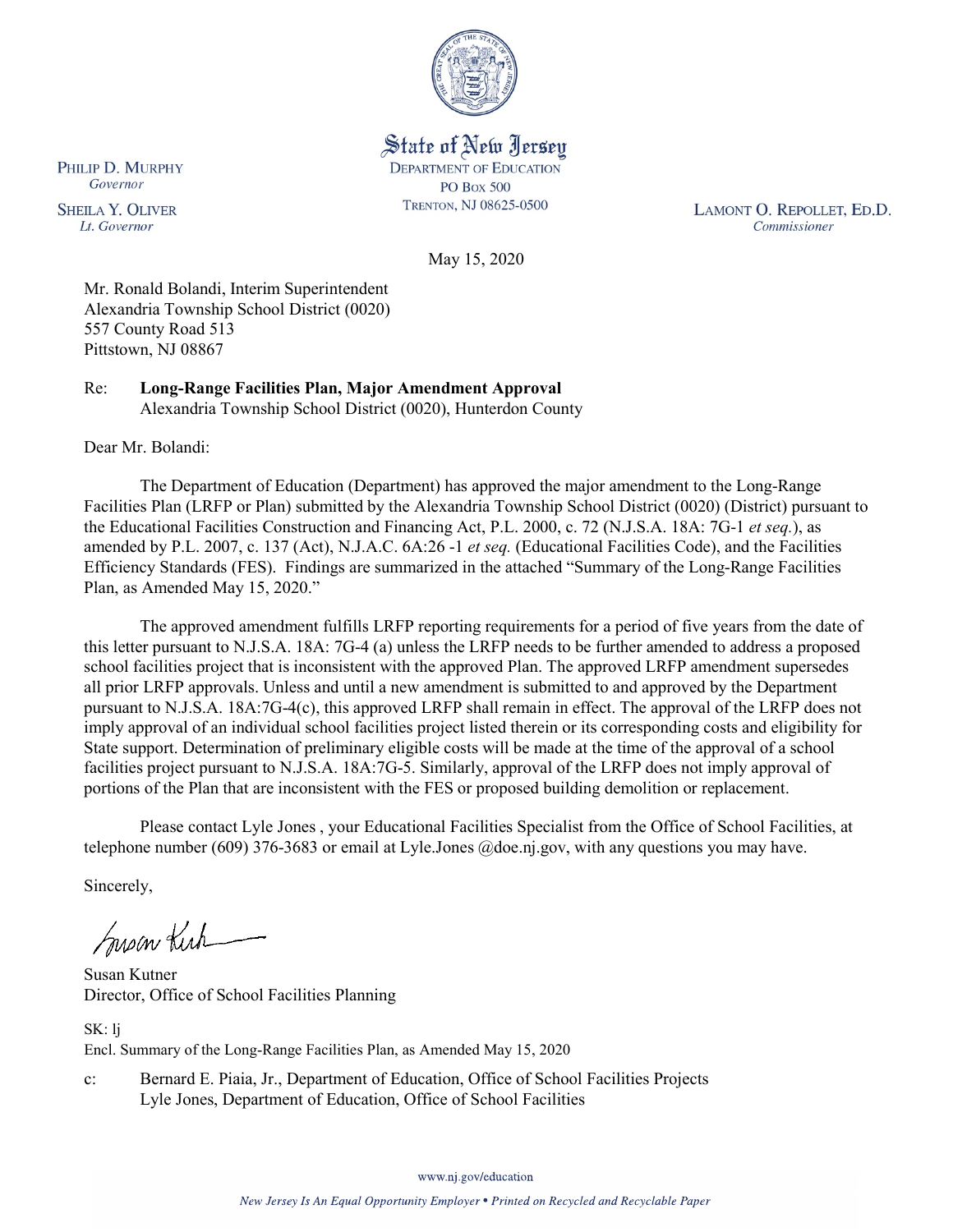# **Alexandria Township School District (0020) Summary of the Long-Range Facilities Plan, as Amended May 15, 2020**

The Department of Education (Department) has completed its review of the major amendment to the Long-Range Facilities Plan (LRFP or Plan) submitted by the Alexandria Township School District (District) pursuant to the Educational Facilities Construction and Financing Act, P.L. 2000, c. 72 (N.J.S.A. 18A: 7G-1 *et seq.*), as amended by P.L. 2007, c. 137 (Act), N.J.A.C. 6A:26-1 et seq. (Educational Facilities Code), and the Facilities Efficiency Standards (FES).

The following provides a summary of the District's approved amended LRFP. The summary is based on the standards set forth in the Act, the Educational Facilities Code, the FES, District-reported information in the Department's LRFP reporting system, and supporting documentation. The referenced reports in *italic* text are standard reports available on the Department's LRFP website.

#### **1. Inventory Overview**

The District is classified as a Regular Operating District (ROD) for funding purposes. It provides services for students in grades PK-8.

The District identified existing and proposed schools, sites, buildings, rooms, and site amenities in its LRFP. Table 1 lists the number of existing and proposed district schools, sites, and buildings. Detailed information can be found in the *School Asset Inventory Report* and the *Site Asset Inventory Report.*

**As directed by the Department, school facilities projects that have received initial approval by the Department and have been approved by the voters, if applicable, are represented as "existing" in the LRFP.** Approved projects that include new construction and/or the reconfiguration/reassignment of existing program space are as follows: n/a.

| <b>Table 1. Number of Schools, School Bundings, and Sites</b> |          |                 |
|---------------------------------------------------------------|----------|-----------------|
|                                                               | Existing | <b>Proposed</b> |
| Number of Schools (assigned DOE school code)                  |          |                 |
| Number of School Buildings <sup>1</sup>                       |          |                 |
| Number of Non-School Buildings <sup>2</sup>                   |          |                 |
| Number of Vacant Buildings                                    |          |                 |
|                                                               |          |                 |

Number of Sites 1

## **Table 1: Number of Schools, School Buildings, and Sites**

*1 Includes district-owned buildings and long-term leases serving students in district-operated programs 2 Includes occupied district-owned buildings not associated with a school, such as administrative or utility buildings*

Based on the existing facilities inventory submitted by the District:

- Schools using leased buildings (short or long-term):  $n/a$
- Schools using temporary classroom units (TCUs), excluding TCUs supporting construction:  $n/a$
- Vacant/unassigned school buildings: n/a (Lester Wilson School proposed to be disposed.)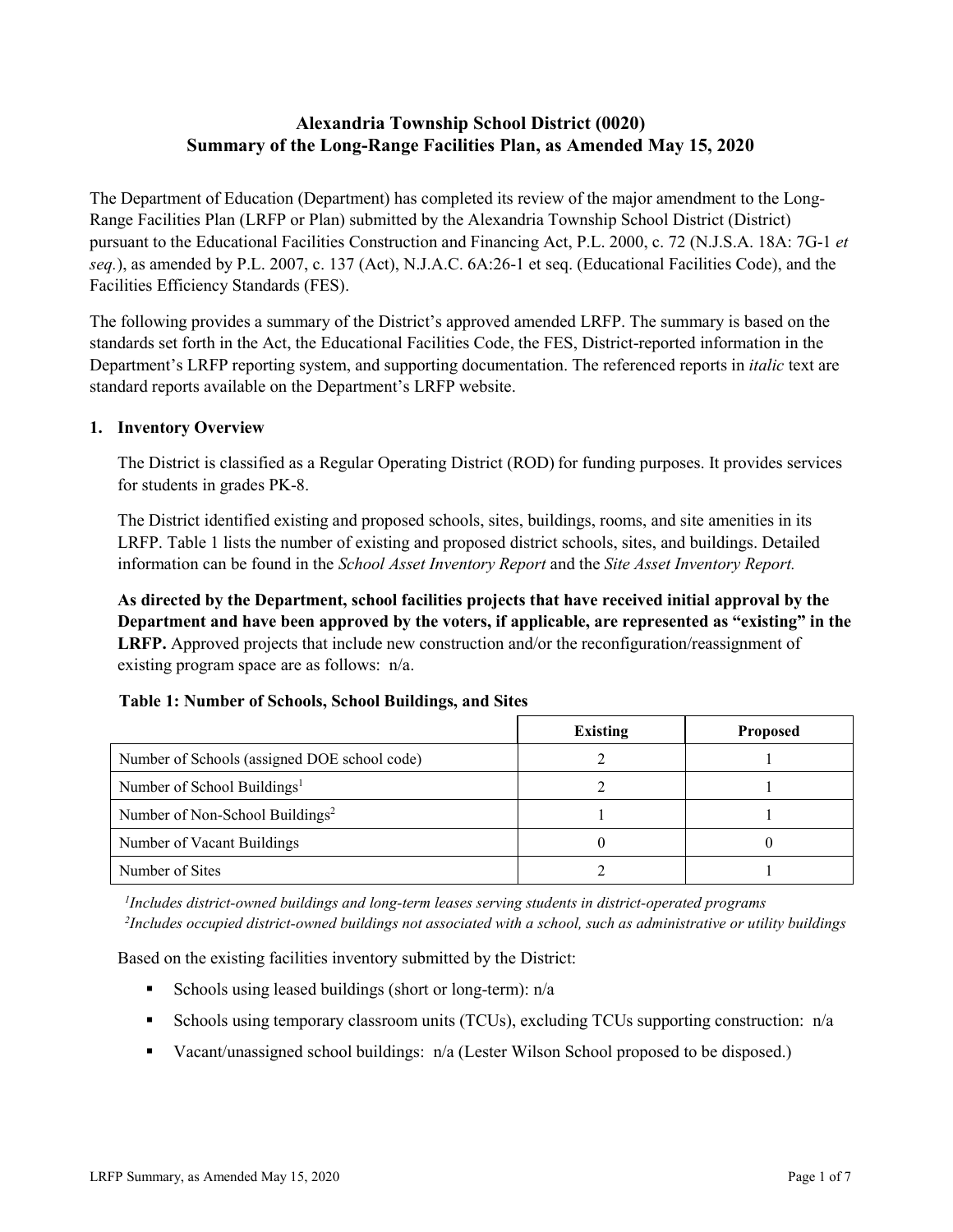**FINDINGS** The Department has determined that the proposed inventory is adequate for approval of the District's LRFP amendment. However, the LRFP determination does not imply approval of an individual school facilities project listed within the LRFP; the District must submit individual project applications for project approval.

## **2. District Enrollments**

The District determined the number of students, or "proposed enrollments," to be accommodated for LRFP planning purposes on a district-wide basis and in each school.

The Department minimally requires the submission of a standard cohort-survival projection using historic enrollment data from the Application for School State Aid (ASSA) or NJ Smart. The cohort-survival method projection method forecasts future students based upon the survival of the existing student population as it moves from grade to grade. A survival ratio of less than 1.00 indicates a loss of students, while a survival ratio of more than 1.00 indicates the class size is increasing. For example, if a survival ratio tracking first to second grade is computed to be 1.05, the grade size is increasing by 5% from one year to the next. The cohort-survival projection methodology works well for communities with stable demographic conditions. Atypical events impacting housing or enrollments, such as an economic downturn that halts new housing construction or the opening of a charter or private school, typically makes a cohort-survival projection less reliable.

#### **Proposed enrollments are based on a standard cohort-survival enrollment projection.**

Adequate supporting documentation was submitted to the Department to justify the proposed enrollments. Table 2 provides a comparison of existing and projected enrollments. All totals include special education students.

|                              | <b>Existing Enrollments</b> | <b>District Proposed Enrollments</b> |
|------------------------------|-----------------------------|--------------------------------------|
| <b>Grades</b>                | 2019-2020                   | 2024-2025                            |
| PK (excl. private providers) | 38                          | 34                                   |
| Grades K-5                   | 278                         | 258                                  |
| Grades 6-8                   | 164                         | 165                                  |
| Grades 9-12                  |                             |                                      |
| <b>Totals</b>                | 480                         | 457                                  |

## **Table 2: Enrollments**

**FINDINGS** The Department has determined the District's proposed enrollments to be acceptable for approval of the District's LRFP amendment. The Department will require a current enrollment projection at the time an application for a school facilities project is submitted incorporating the District's most recent enrollments in order to verify that the LRFP's planned capacity is appropriate for the updated enrollments.

## **3. District Practices Capacity**

Based on information provided in the room inventories, *District Practices Capacity* was calculated for each school building to determine whether adequate capacity is proposed for the projected enrollments based on district scheduling and class size practices. The capacity totals assume instructional buildings can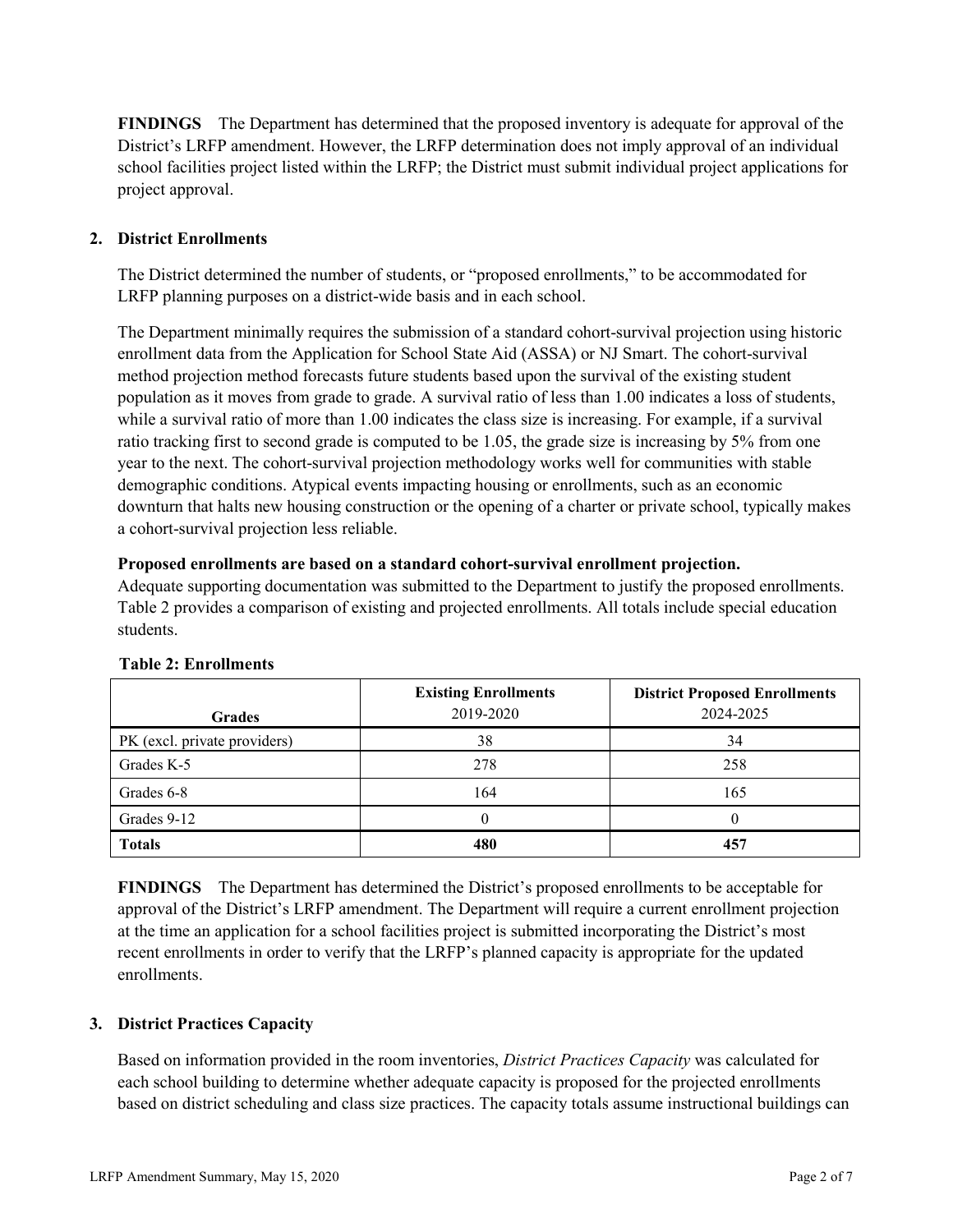be fully utilized regardless of school sending areas, transportation, and other operational issues. The calculations only consider district-owned buildings and long-term leases; short term leases and temporary buildings are excluded. A capacity utilization factor of 90% for classrooms serving grades K-8 and 85% for classrooms serving grades 9-12 is applied in accordance with the FES. No capacity utilization factor is applied to preschool classrooms.

In certain cases, districts may achieve adequate District Practices Capacity to accommodate enrollments but provide inadequate square feet per student in accordance with the FES, resulting in educational adequacy issues and "Unhoused Students." Unhoused students are considered in the "Functional Capacity" calculations used to determine potential State support for school facilities projects and are analyzed in Section 4.

Table 3 provides a summary of proposed enrollments and existing and proposed District-wide capacities. Detailed information can be found in the LRFP website reports titled *FES and District Practices Capacity Report, Existing Rooms Inventory Report, and Proposed Rooms Inventory Report.*

| <b>Grades</b>     | <b>Proposed</b><br><b>Enrollments</b> | <b>Existing</b><br><b>District</b><br><b>Practices</b><br>Capacity | <b>Existing</b><br>Deviation* | <b>Proposed</b><br><b>District</b><br><b>Practices</b><br>Capacity | <b>Proposed</b><br>Deviation* |
|-------------------|---------------------------------------|--------------------------------------------------------------------|-------------------------------|--------------------------------------------------------------------|-------------------------------|
| Elementary (PK-5) | 293                                   | 387.19                                                             | 95.19                         | 338.69                                                             | 46.69                         |
| Middle $(6-8)$    | 164                                   | 227.21                                                             | 62.21                         | 216.61                                                             | 51.61                         |
| High $(9-12)$     | $\theta$                              | 0.00                                                               | 0.00                          | 0.00                                                               | 0.00                          |
| <b>Totals</b>     | 457                                   | 614.40                                                             | 157.40                        | 555.30                                                             | 98.30                         |

**Table 3: District Practices Capacity Analysis**

*\* Positive numbers signify surplus capacity; negative numbers signify inadequate capacity. Negative values for District Practices capacity are acceptable for approval if proposed enrollments do not exceed 100% capacity utilization.*

Considerations:

- **Based on the proposed enrollments and existing room inventories, the District is projected to have** inadequate capacity for the following grade groups, assuming all school buildings can be fully utilized: n/a
- Adequate justification has been provided by the District if the proposed capacity for a school significantly deviates from the proposed enrollments. Generally, surplus capacity is acceptable for LRFP approval if additional capacity is not proposed through new construction.

**FINDINGS**The Department has determined that proposed District capacity, in accordance with the proposed enrollments, is adequate for approval of the District's LRFP amendment. The Department will require a current enrollment projection at the time an application for a school facilities project is submitted, incorporating the District's most recent Fall Enrollment Report, in order to verify that the LRFP's planned capacity meets the District's updated enrollments.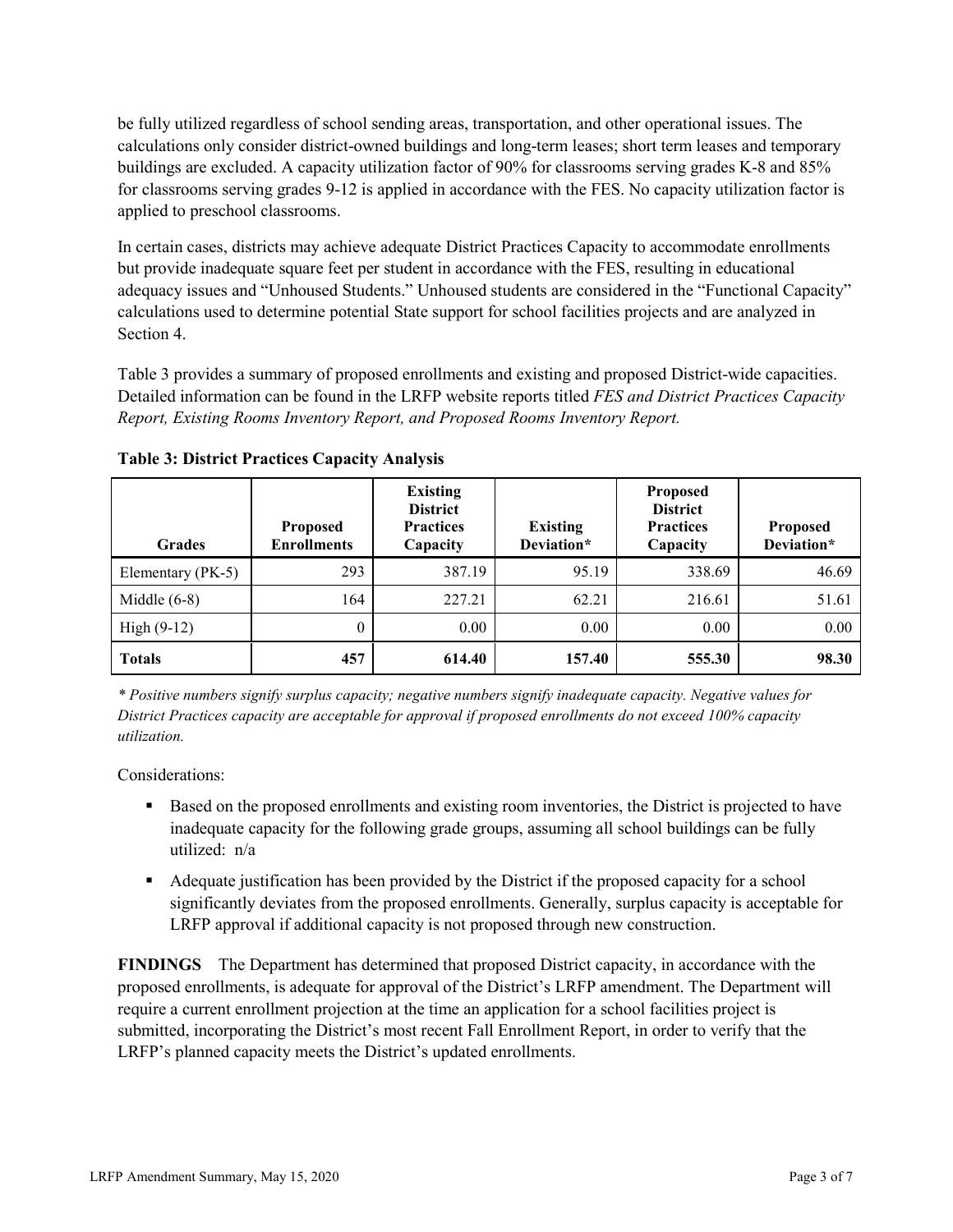#### **4. New Construction Funding Eligibility**

*Functional Capacity* was calculated and compared to the proposed enrollments to provide a **preliminary estimate** of Unhoused Students and new construction funding eligibility. **Final determinations will be made at the time of project application approvals.**

*Functional Capacity* is the adjusted gross square footage of a school building *(total gross square feet minus excluded space)* divided by the minimum area allowance per full-time equivalent student for the grade level contained therein. *Unhoused Students* is the number of students projected to be enrolled in the District that exceeds the Functional Capacity of the District's schools pursuant to N.J.A.C. 6A:26-2.2(c). *Excluded Square Feet* includes (1) square footage exceeding the FES for any pre-kindergarten, kindergarten, general education, or self-contained special education classroom; (2) grossing factor square footage *(corridors, stairs, mechanical rooms, etc.)* that exceeds the FES allowance, and (3) square feet proposed to be demolished or discontinued from use. Excluded square feet may be revised during the review process for individual school facilities projects.

Table 4 provides a preliminary assessment of the Functional Capacity, Unhoused Students, and Estimated Maximum Approved Area for Unhoused Students for each FES grade group. The calculations exclude temporary facilities and short-term leased buildings. School buildings proposed for whole or partial demolition or reassignment to a non-school use are excluded from the calculations pending project application review. If a building is proposed to be reassigned to a different school, the square footage is applied to the proposed grades after reassignment. Buildings that are not assigned to a school are excluded from the calculations. In addition, only preschool students eligible for state funding (former ECPA students) are included. Detailed information concerning the calculations can be found in the *Functional Capacity and Unhoused Students Report* and the *Excluded Square Footage Report.*

|                                                | <b>PK/K-5</b> | $6 - 8$ | $9 - 12$ | <b>Total</b> |
|------------------------------------------------|---------------|---------|----------|--------------|
| PK Eligible Students/K-12 Proposed Enrollments | 292           | 165     | $\theta$ |              |
| FES Area Allowance (SF/student)                | 125.00        | 134.00  | 151.00   |              |
| <b>Prior to Completion of Proposed Work:</b>   |               |         |          |              |
| <b>Existing Gross Square Feet</b>              | 45,617        | 29,173  | $\theta$ | 74,790       |
| Adjusted Gross Square Feet                     | 44,104        | 28,206  | $\theta$ | 72,310       |
| <b>Adjusted Functional Capacity</b>            | 343.19        | 219.48  | $\theta$ |              |
| <b>Unhoused Students</b>                       | 0.00          | 0.00    | 0.00     |              |
| Est. Max. Area for Unhoused Students           | 0.00          | 0.00    | 0.00     |              |
| <b>After Completion of Proposed Work:</b>      |               |         |          |              |
| Gross Square Feet                              | 53,510        | 34,221  | $\theta$ | 87731        |
| New Gross Square Feet                          | 7,893         | 5,043   | $\theta$ | 12,936       |
| Adjusted Gross Square Feet                     | 51,997        | 33,251  | $\Omega$ | 85,248       |
| Functional Capacity                            | 404.60        | 258.76  | 0.00     |              |
| Unhoused Students after Construction           | 0.00          | 0.00    | 0.00     |              |
| Est. Max. Area Remaining                       | 0.00          | 0.00    | 0.00     |              |

**Table 4: Estimated Maximum Approved Area for Unhoused Students**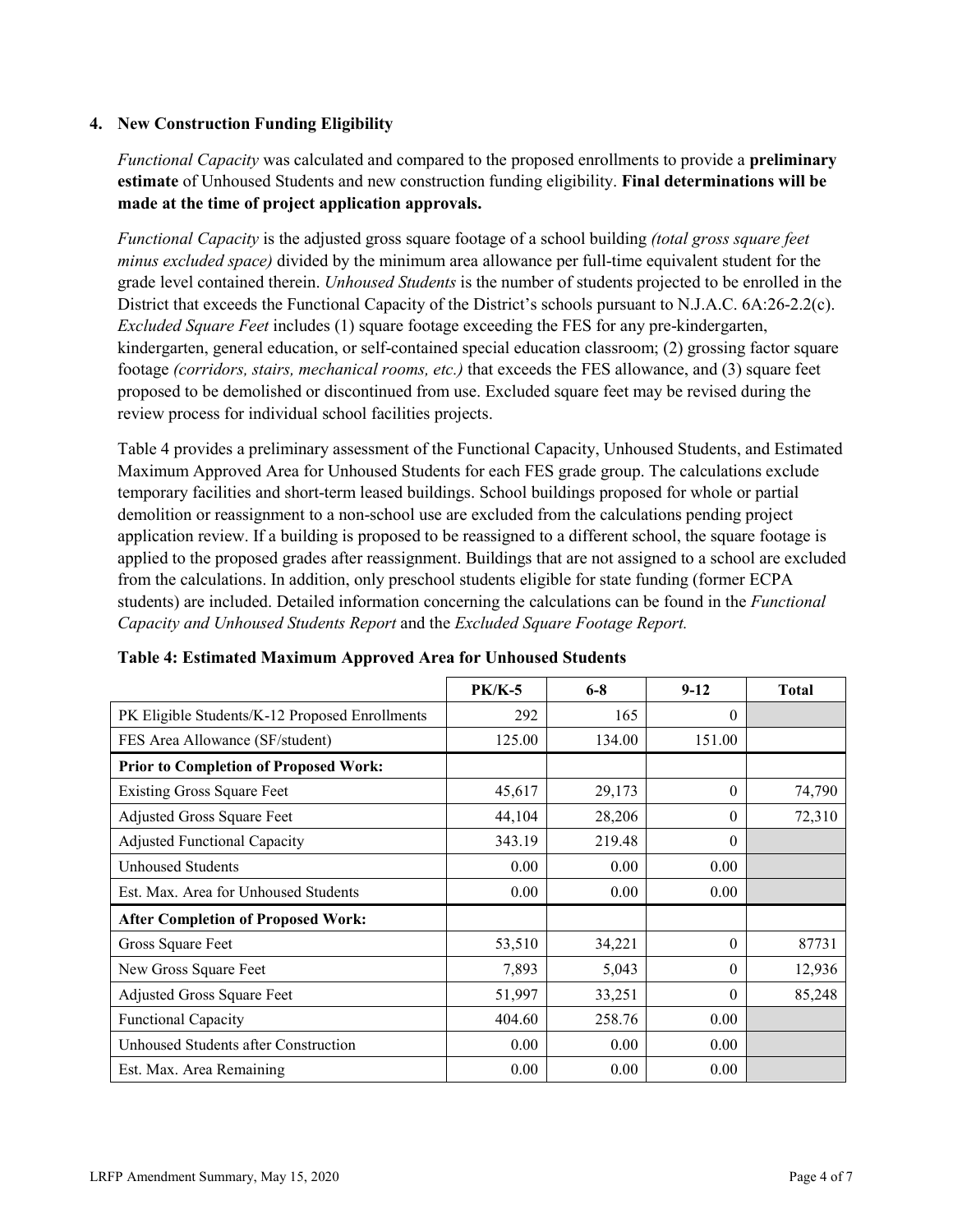Facilities used for non-instructional or non-educational purposes are ineligible for State support under the Act. However, projects for such facilities shall be reviewed by the Department to determine whether they are consistent with the District's LRFP and whether the facility, if it is to house students (full or part time) conforms to educational adequacy requirements. These projects shall conform to all applicable statutes and regulations.

Estimated costs represented in the LRFP by the District are for capital planning purposes only. The estimates are not intended to represent preliminary eligible costs or final eligible costs of approved school facilities projects.

Considerations:

- The District does not have approved projects pending completion, as noted in Section 1, that impact the Functional Capacity calculations.
- The Functional Capacity calculations *exclude* square feet proposed for demolition or discontinuation for the following FES grade groups and school buildings pending a feasibility study and project review: PK-5.
- Based on the preliminary assessment, the District has Unhoused Students prior to the completion of proposed work for the following FES grade groups: n/a .
- New construction is proposed for the following FES grade groups: PK-5, 6-8.
- **Proposed new construction exceeds the estimated maximum area allowance for Unhoused** Students prior to the completion of the proposed work for the following grade groups: PK-5, 6-8.
- The District, based on the preliminary LRFP assessment, will not have Unhoused Students after completion of the proposed LRFP work. If the District is projected to have Unhoused Students, adequate justification has been provided to confirm educational adequacy in accordance with Section 6 of this determination.

**FINDINGS** Functional Capacity and Unhoused Students calculated in the LRFP are preliminary estimates. Preliminary Eligible Costs (PEC) and Final Eligible Costs (FEC) will be included in the review process for specific school facilities projects. A feasibility study undertaken by the District is required if building demolition or replacement is proposed per N.J.A.C. 6A:26-2.3(b)(10).

## **5. Proposed Work**

The District assessed program space, capacity, and physical plant deficiencies to determine corrective actions. Capital maintenance, or *"system actions,"* address physical plant deficiencies due to operational, building code, and /or life cycle issues. Inventory changes, or *"inventory actions,*" add, alter, or eliminate sites, site amenities, buildings, and/or rooms.

The Act (N.J.S.A. 18A:7G-7b) provides that all school facilities shall be deemed suitable for rehabilitation unless a pre-construction evaluation undertaken by the District demonstrates to the satisfaction of the Commissioner that the structure might pose a risk to the safety of the occupants even after rehabilitation or that rehabilitation is not cost-effective. Pursuant to N.J.A.C. 6A:26-2.3(b)(10), the Commissioner may identify school facilities for which new construction is proposed in lieu of rehabilitation for which it appears from the information presented that new construction is justified, provided, however, that for such school facilities so identified, the District must submit a feasibility study as part of the application for the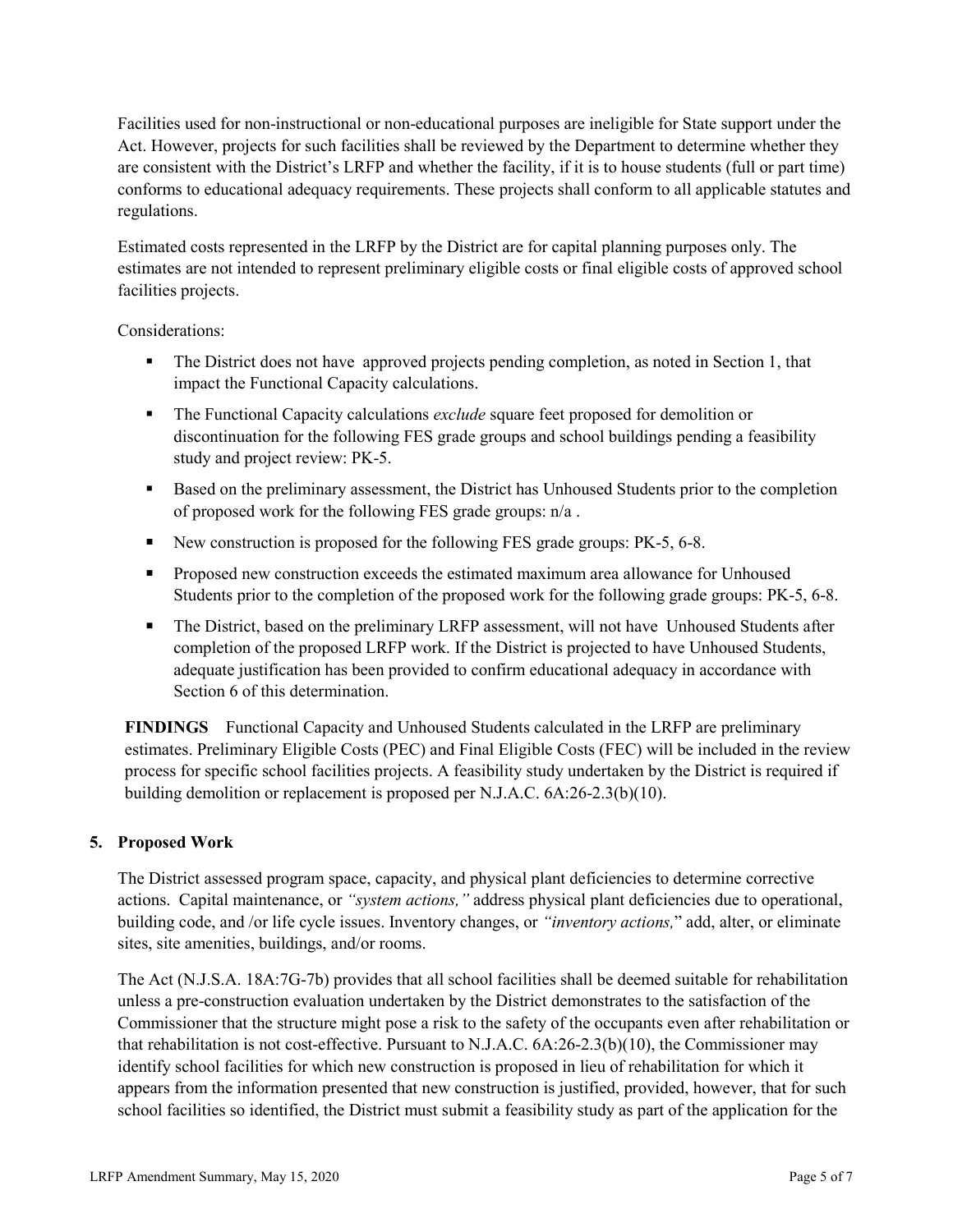specific school facilities project. The cost of each proposed building replacement is compared to the cost of additions or rehabilitation required to eliminate health and safety deficiencies and to achieve the District's programmatic model.

Table 5 lists the scope of work proposed for each school based on the building(s) serving their student population. Proposed inventory changes are described in the LRFP website reports titled *"School Asset Inventory Report and "Proposed Room Inventory Report."* Information concerning proposed systems work, or capital maintenance can be found in the "LRFP Systems Actions Summary Report".

With the completion of the proposed work, the following schools are proposed to be eliminated: Lester Wilson Elementary School; the following schools are proposed to be added:  $n/a$ .

| <b>Proposed Scope of Work</b>                                                                  | <b>Applicable Schools</b>      |
|------------------------------------------------------------------------------------------------|--------------------------------|
| Renovation only (no new construction)                                                          |                                |
| System actions only (no inventory actions)                                                     | n/a                            |
| Existing inventory actions only (no systems actions)                                           | n/a                            |
| Systems and inventory changes                                                                  | n/a                            |
| <b>New construction</b>                                                                        |                                |
| Building addition only (no systems or existing inventory actions)                              | n/a                            |
| Renovation and building addition (system, existing inventory,<br>and new construction actions) | Alexandria School (005)        |
| New building on existing site                                                                  | n/a                            |
| New building on new or expanded site                                                           | n/a                            |
| Site and building disposal (in addition to above scopes)                                       |                                |
| Partial building demolition                                                                    | n/a                            |
| Whole building demolition                                                                      | n/a                            |
| Site and building disposal or discontinuation of use                                           | Wilson Elementary School (010) |

**Table 5. School Building Scope of Work**

**FINDINGS** The Department has determined that the proposed work is adequate for approval of the District's LRFP amendment. However, Department approval of proposed work in the LRFP does not imply the District may proceed with a school facilities project. The District must submit individual project applications with cost estimates for Department project approval. Both school facilities project approval and other capital project review require consistency with the District's approved LRFP.

#### **6. Proposed Room Inventories and the Facilities Efficiency Standards**

The District's proposed school buildings were evaluated to assess general educational adequacy in terms of compliance with the FES area allowance pursuant to N.J.A.C. 6A:26-2.2 and 2.3.

District schools proposed to provide less square feet per student than the FES after the completion of proposed work as indicated in Table 5 are as follows: n/a

**FINDINGS** The Department has determined that the District's proposed room inventories are adequate for LRFP approval. If school(s) are proposed to provide less square feet per student than the FES area allowance, the District has provided justification indicating that the educational adequacy of the facility